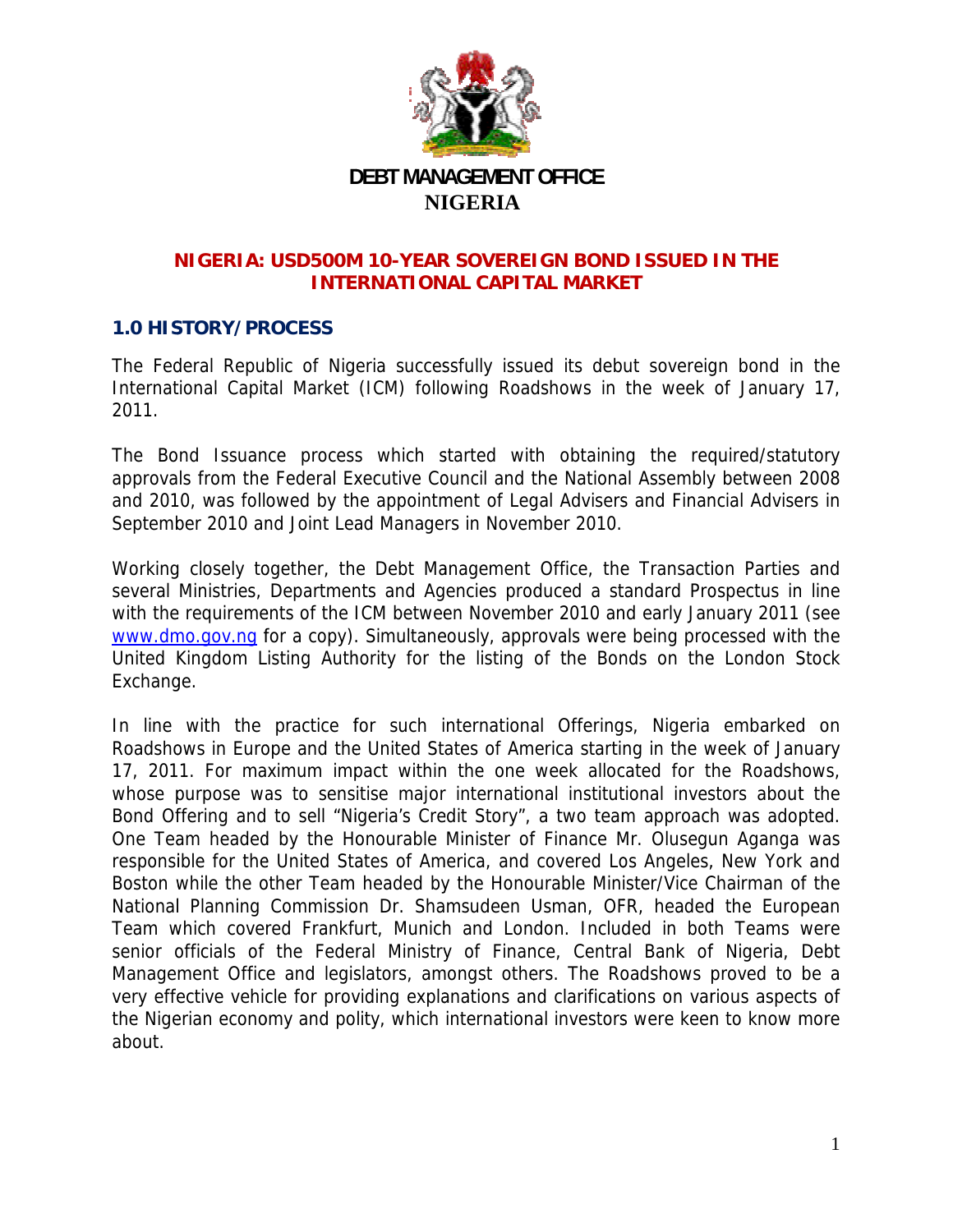# **2.0 INVESTORS RESPONSE**

The Pricing of the Bonds was fixed for January 21, 2011, which was the day following the completion of the Roadshows. The highlights of the data at the Pricing Session were as follows:

- i. **Level of Subscription:** Total bids received were USD1294.215 million, which translates to a subscription level of 2.6 times.
- ii. **Number of Subscribers:** 70 from 18 countries.

### iii. **Distribution by Investor Category:**

| <b>Fund Managers</b>           | 70%  |
|--------------------------------|------|
| <b>Banks and Private Banks</b> | 12%  |
| Hedge Funds                    | 10%  |
| Insurance                      | 5%   |
| <b>Others</b>                  | 3%   |
| Total                          | 100% |

### iv. **Distribution by Geographic location of Investors:**

| United Kingdom                        | 42%  |
|---------------------------------------|------|
| United States of America              | 38%  |
| Europe (excluding the United Kingdom) | 15%  |
| <b>Others</b>                         | 5%   |
| Total                                 | 100% |

#### **3.0 SUMMARY OF THE OFFER**

| Issuer:                        | Federal Republic of Nigeria           |
|--------------------------------|---------------------------------------|
| <b>Amount Offered:</b>         | USD500million                         |
| Tenor:                         | 10 years                              |
| Type:                          | 144A/Reg S                            |
| Security:                      | Senior Unsecured Debt                 |
| Rating:                        | B+ (Standard & Poors) and BB- (Fitch) |
| <b>Total Subscription:</b>     | USD1,294.215m                         |
| <b>Issue Date:</b>             | January 28, 2011                      |
| <b>Maturity Date:</b>          | January 28, 2021                      |
| Coupon (Fixed):                | $6.75\%$ p.a.                         |
| <b>Interest Payment:</b>       | Semi-Annually                         |
| <b>Interest Payment Dates:</b> | July 28 and January 28                |
| Listing:                       | London Stock Exchange                 |

The Bonds were listed on the London Stock Exchange on January 31, 2011.

# **4.0 TRANSACTION PARTIES**

The Transaction Parties who were appointed on the basis of open competitive bids were:

| <b>Legal Advisers:</b>     | White & Case LLP – London and Banwo & Ighodalo – Nigeria                   |
|----------------------------|----------------------------------------------------------------------------|
| <b>Financial Advisers:</b> | Barclays Capital – London and FBN Capital – Nigeria                        |
|                            | Joint Lead Managers: Deutsche Bank AG and Citigroup Global Markets Limited |